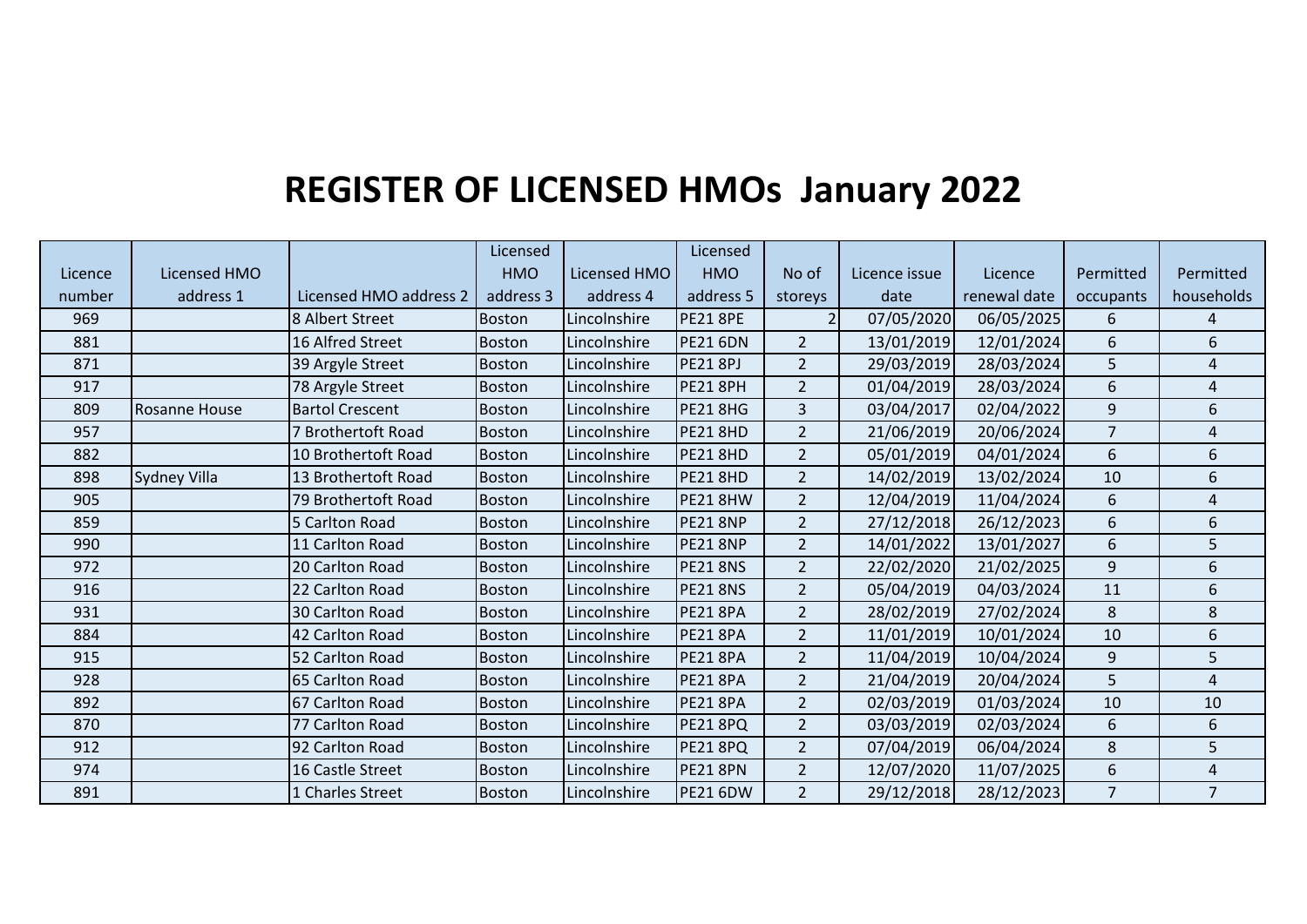|         |                      |                         | Licensed      |              | Licensed        |                         |               |              |                  |                |
|---------|----------------------|-------------------------|---------------|--------------|-----------------|-------------------------|---------------|--------------|------------------|----------------|
| Licence | <b>Licensed HMO</b>  |                         | <b>HMO</b>    | Licensed HMO | <b>HMO</b>      | No of                   | Licence issue | Licence      | Permitted        | Permitted      |
| number  | address 1            | Licensed HMO address 2  | address 3     | address 4    | address 5       | storeys                 | date          | renewal date | occupants        | households     |
| 906     |                      | 31a Daisy Dale          | Boston        | Lincolnshire | <b>PE21 6DS</b> | $\mathbf{1}$            | 09/01/2019    | 08/01/2024   | 6                | 5              |
| 801     |                      | 10a Field Street        | <b>Boston</b> | Lincolnshire | <b>PE21 6TR</b> | 3                       | 24/08/2016    | 23/08/2021   | 6                | 3              |
| 802     |                      | 10b Field Street        | <b>Boston</b> | Lincolnshire | <b>PE21 6TR</b> | $\overline{3}$          | 24/08/2016    | 23/08/2021   | 6                | $\overline{3}$ |
| 803     |                      | 10c Field Street        | <b>Boston</b> | Lincolnshire | <b>PE21 6TR</b> | $\overline{3}$          | 24/08/2016    | 23/08/2021   | 6                | $\overline{3}$ |
| 804     |                      | 10d Field Street        | <b>Boston</b> | Lincolnshire | <b>PE21 6TR</b> | 3                       | 24/08/2016    | 23/08/2021   | 6                | $\mathbf{3}$   |
| 903     |                      | 12 Fishtoft Road        | <b>Boston</b> | Lincolnshire | <b>PE21 0AA</b> | $\overline{2}$          | 14/02/2019    | 13/02/2024   | 5                | 5              |
| 908     |                      | 1 Fydell Crescent       | <b>Boston</b> | Lincolnshire | <b>PE218SS</b>  | $\overline{2}$          | 12/01/2019    | 11/01/2024   | 10               | 10             |
| 922     |                      | 1 Fydell Street         | <b>Boston</b> | Lincolnshire | <b>PE21 8LE</b> | $\overline{2}$          | 23/02/2019    | 22/02/2024   | $\boldsymbol{6}$ | 6              |
| 907     |                      | 52 Fydell Street        | <b>Boston</b> | Lincolnshire | <b>PE21 8LF</b> | $\overline{2}$          | 03/08/2019    | 02/08/2024   | 6                | 5              |
| 958     |                      | 54 Fydell Street        | <b>Boston</b> | Lincolnshire | <b>PE21 8LF</b> | $\overline{2}$          | 10/08/2019    | 09/08/2023   | 8                | 5              |
| 866     |                      | 56 Fydell Street        | Boston        | Lincolnshire | <b>PE21 8LF</b> | $\overline{2}$          | 28/12/2018    | 27/12/2023   | $\overline{7}$   | $\overline{7}$ |
| 909     |                      | 74 Fydell Street        | <b>Boston</b> | Lincolnshire | <b>PE21 8LF</b> | $\overline{2}$          | 20/02/2019    | 19/02/2024   | 6                | 6              |
| 923     |                      | 106 Fydell Street       | <b>Boston</b> | Lincolnshire | <b>PE21 8LF</b> | $\overline{2}$          | 02/02/2019    | 04/02/2024   | 5                | 5              |
| 860     |                      | 113 Fydell Street       | <b>Boston</b> | Lincolnshire | <b>PE21 8LG</b> | $\overline{2}$          | 28/11/2018    | 27/11/2023   | 9                | 6              |
| 948     | <b>Carlton House</b> | <b>Granville Street</b> | <b>Boston</b> | Lincolnshire | <b>PE21 8PF</b> | $\overline{2}$          | 24/02/2019    | 23/02/2024   | 6                | 6              |
| 888     |                      | 16 Granville Street     | <b>Boston</b> | Lincolnshire | <b>PE21 8PF</b> | $\overline{2}$          | 18/03/2019    | 17/03/2024   | 8                | 5              |
| 976     |                      | 20 Granville Street     | <b>Boston</b> | Lincolnshire | <b>PE21 8PF</b> | $\overline{2}$          | 12/09/2019    | 11/09/2024   | $\overline{7}$   | 4              |
| 885     |                      | 31 Granville Street     | <b>Boston</b> | Lincolnshire | <b>PE21 8PG</b> | $\overline{2}$          | 10/02/2019    | 09/02/2024   | $\overline{7}$   | 5              |
| 925     |                      | 56 Granville Street     | <b>Boston</b> | Lincolnshire | <b>PE21 8PF</b> | $\overline{2}$          | 09/01/2019    | 08/01/2024   | 6                | 6              |
| 979     |                      | 58 Granville Street     | <b>Boston</b> | Lincolnshire | <b>PE21 6EU</b> | $\overline{2}$          | 20/03/2020    | 19/03/2025   | $\overline{7}$   | 5              |
| 926     |                      | 60 Granville Street     | <b>Boston</b> | Lincolnshire | <b>PE21 8PF</b> | $\overline{2}$          | 16/02/2019    | 15/02/2024   | 6                | 6              |
| 879     |                      | 69 Granville Street     | <b>Boston</b> | Lincolnshire | <b>PE21 8PG</b> | $\overline{2}$          | 13/12/2018    | 12/12/2023   | $\overline{7}$   | $\overline{7}$ |
| 932     |                      | 85 Granville Street     | <b>Boston</b> | Lincolnshire | <b>PE21 8PG</b> | $\overline{2}$          | 21/02/2019    | 20/02/2024   | $\overline{7}$   | $\overline{7}$ |
| 780     | 6 Dover Terrace      | Haven Village           | <b>Boston</b> | Lincolnshire | <b>PE21 8FG</b> | $\overline{3}$          | 02/06/2016    | 01/06/2021   | 5                | 5              |
| 797     | 8 Holbeach Terrace   | <b>Haven Village</b>    | <b>Boston</b> | Lincolnshire | <b>PE21 8GD</b> | 3                       | 06/01/2022    | 05/01/2027   | $\boldsymbol{6}$ | $\overline{4}$ |
| 1022    | 6 Alford Terrace     | Haven Village           | Boston        | Lincolnshire | <b>PE218PS</b>  | 3                       | 06/01/2022    | 05/01/2027   | 6                | 4              |
| 1023    | 7 Holbeach Terrace   | Haven Village           | <b>Boston</b> | Lincolnshire | <b>PE21 8GD</b> | $\overline{\mathbf{3}}$ | 06/01/2022    | 05/01/2027   | 6                | 4              |
| 817     | 5 Alford Terrace     | <b>Haven Village</b>    | <b>Boston</b> | Lincolnshire | <b>PE218PS</b>  | $\overline{3}$          | 24/04/2018    | 23/04/2023   | 6                | $\overline{4}$ |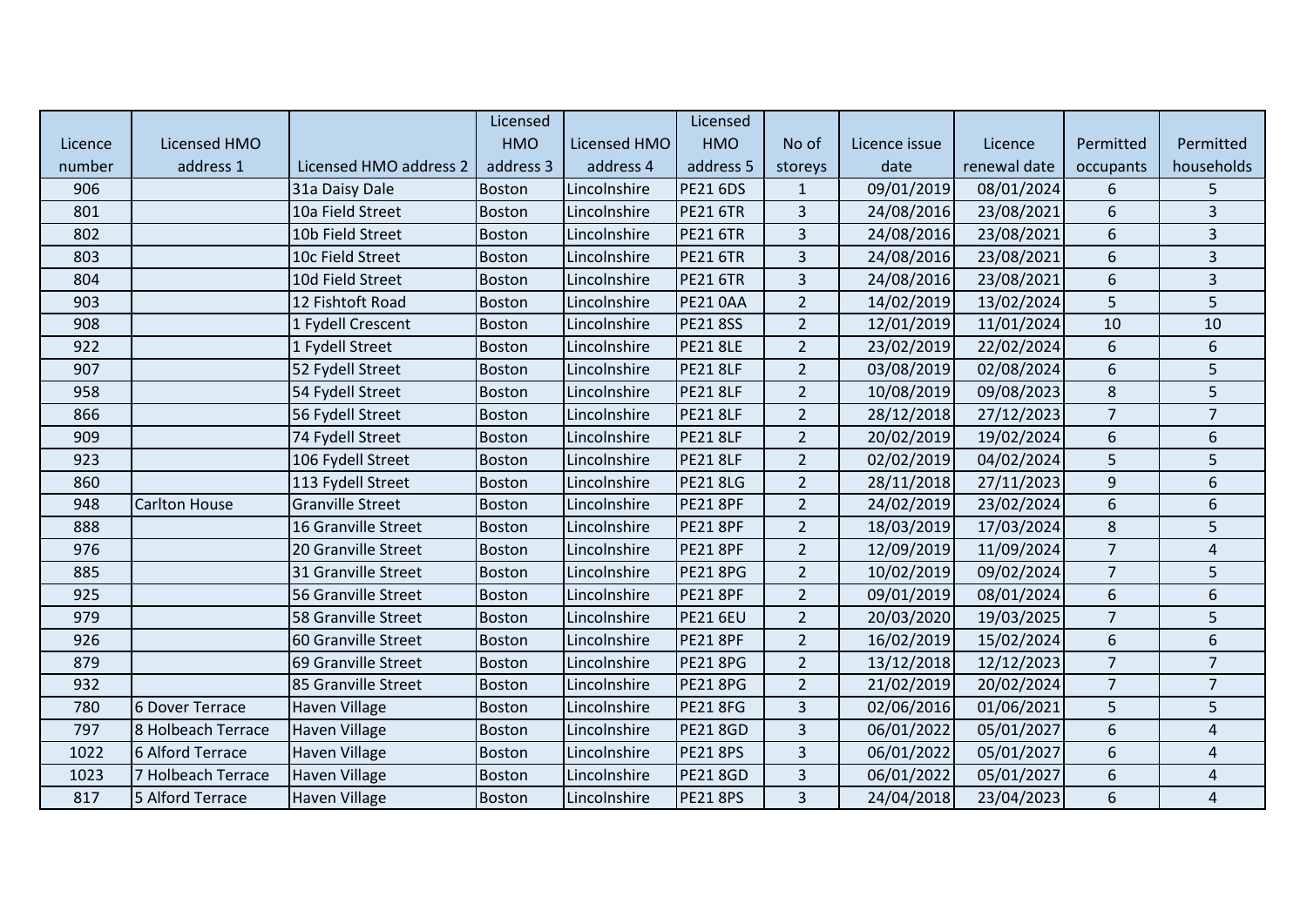|         |                      |                        | Licensed      |               | Licensed        |                |               |              |                  |                |
|---------|----------------------|------------------------|---------------|---------------|-----------------|----------------|---------------|--------------|------------------|----------------|
| Licence | <b>Licensed HMO</b>  |                        | <b>HMO</b>    | Licensed HMO  | <b>HMO</b>      | No of          | Licence issue | Licence      | Permitted        | Permitted      |
| number  | address 1            | Licensed HMO address 2 | address 3     | address 4     | address 5       | storeys        | date          | renewal date | occupants        | households     |
| 1013    | 8 Alford Terrace     | <b>Haven Village</b>   | <b>Boston</b> | Lincolnshire  | <b>PE21 8PS</b> | $\overline{3}$ | 06/01/2022    | 05/01/2027   | 6                | 5              |
| 900     |                      | 79b High Street        | <b>Boston</b> | Lincolnshire  | <b>PE21 8TA</b> | $\overline{2}$ | 03/01/2019    | 02/01/2024   | 5                | 5              |
| 927     | 79c                  | 79 High Street         | <b>Boston</b> | Lincolnshire  | <b>PE21 8TA</b> | $\mathbf{1}$   | 13/01/2019    | 12/01/2024   | 5                | 5              |
| 779     |                      | 83 High Street         | <b>Boston</b> | Lincolnshire  | <b>PE21 8TA</b> | 3              | 23/11/2015    | 20/11/2020   | $\,8\,$          | 4              |
| 858     |                      | 4 Horace Street        | <b>Boston</b> | Lincolnshire  | <b>PE21 8PD</b> | $\overline{2}$ | 26/12/2018    | 25/12/2023   | $\,8\,$          | $\bf 8$        |
| 856     |                      | 8 Horace Street        | <b>Boston</b> | Lincolnshire  | <b>PE21 8PD</b> | $\overline{2}$ | 20/10/2018    | 19/10/2023   | 6                | 5              |
| 857     |                      | 12 Horace Street       | <b>Boston</b> | Lincolnshire  | <b>PE21 8PD</b> | $\overline{2}$ | 20/10/2018    | 19/10/2023   | $\sqrt{6}$       | 5              |
| 887     |                      | 20 Horace Street       | <b>Boston</b> | Lincolnshire  | <b>PE21 8PD</b> | $\overline{2}$ | 26/12/2018    | 25/12/2023   | $\overline{7}$   | $\overline{7}$ |
| 933     |                      | 91 Horncastle Road     | <b>Boston</b> | Lincolnshire  | <b>PE21 9HY</b> | $\overline{2}$ | 01/05/2019    | 01/05/2024   | 6                | 4              |
| 873     |                      | 62 Hospital Lane       | <b>Boston</b> | Lincolnshire  | <b>PE21 9EE</b> | $\overline{2}$ | 20/01/2019    | 19/01/2024   | 5                | $\sqrt{4}$     |
| 952     |                      | 22 Irby Street         | <b>Boston</b> | Lincolnshire  | <b>PE21 8SA</b> | $\overline{2}$ | 19/09/2019    | 18/09/2024   | 10               | 5              |
| 781     |                      | 3 Kime Mews            | Kirton        | <b>Boston</b> | <b>PE20 1LP</b> | 3              | 02/02/2016    | 01/02/2021   | 5                | $\overline{4}$ |
| 782     |                      | 7 Kime Mews            | Kirton        | <b>Boston</b> | <b>PE20 1LP</b> | 3              | 02/02/2016    | 01/02/2021   | 5                | $\overline{4}$ |
| 874     |                      | 66 King Street         | <b>Boston</b> | Lincolnshire  | <b>PE21 8UX</b> | $\overline{2}$ | 04/02/2019    | 03/02/2024   | 9                | 9              |
| 825     |                      | 15 London Road         | <b>Boston</b> | Lincolnshire  | <b>PE21 8AG</b> | 3              | 10/09/2018    | 09/09/2023   | 5                | 5              |
| 956     | <b>Country House</b> | Lowfields Road         | Benington     | Boston        | <b>PE22 OEE</b> | $\overline{2}$ | 14/08/2019    | 13/08/2024   | 6                | 6              |
| 967     |                      | 5-7 Norfolk Street     | <b>Boston</b> | Lincolnshire  | <b>PE21 6PW</b> | 3              | 16/06/2020    | 15/06/2025   | 6                | 6              |
| 876     |                      | 9 Peck Avenue          | <b>Boston</b> | Lincolnshire  | <b>PE218DG</b>  | $\overline{2}$ | 04/02/2019    | 03/02/2024   | 5                | 5              |
| 763     |                      | 44 Pen Street          | <b>Boston</b> | Lincolnshire  | <b>PE21 6TF</b> | 3              | 12/03/2015    | 10/03/2020   | $\,8\,$          | 5              |
| 855     |                      | 7 Red Lion Street      | <b>Boston</b> | Lincolnshire  | <b>PE21 6NY</b> | 3              | 20/02/2019    | 19/02/2024   | 10               | 10             |
| 1009    |                      | 11 Red Lion Street     | <b>Boston</b> | Lincolnshire  | <b>PE21 6NY</b> | 3              | 13/08/2021    | 12/08/2026   | 10               | $\overline{7}$ |
| 799     |                      | 28 Red Lion Street     | <b>Boston</b> | Lincolnshire  | <b>PE21 6PZ</b> | 3              | 29/09/2016    | 28/09/2021   | $\boldsymbol{6}$ | $\overline{3}$ |
| 868     |                      | 6 Rose Place           | <b>Boston</b> | Lincolnshire  | <b>PE21 6DF</b> | $\overline{2}$ | 28/12/2018    | 27/12/2023   | 5                | 5              |
| 875     |                      | 8 Rose Place           | <b>Boston</b> | Lincolnshire  | <b>PE21 6DF</b> | $\overline{2}$ | 04/02/2019    | 03/02/2024   | $\,8\,$          | 8              |
| 937     |                      | 10 Rose Place          | <b>Boston</b> | Lincolnshire  | <b>PE21 6DF</b> | $\overline{2}$ | 25/02/2019    | 24/02/2024   | $\overline{7}$   | 5              |
| 862     |                      | 12 Rose Place          | <b>Boston</b> | Lincolnshire  | <b>PE21 6DF</b> | $\overline{2}$ | 27/12/2018    | 26/12/2023   | 6                | 6              |
| 863     |                      | 14 Rose Place          | <b>Boston</b> | Lincolnshire  | <b>PE21 6DF</b> | $\overline{2}$ | 27/12/2018    | 26/12/2023   | $\boldsymbol{6}$ | 5              |
| 975     |                      | 12 Rowley Road         | <b>Boston</b> | Lincolnshire  | <b>PE21 6JE</b> | $\overline{2}$ | 11/10/2019    | 10/10/2024   | $\overline{7}$   | $\overline{4}$ |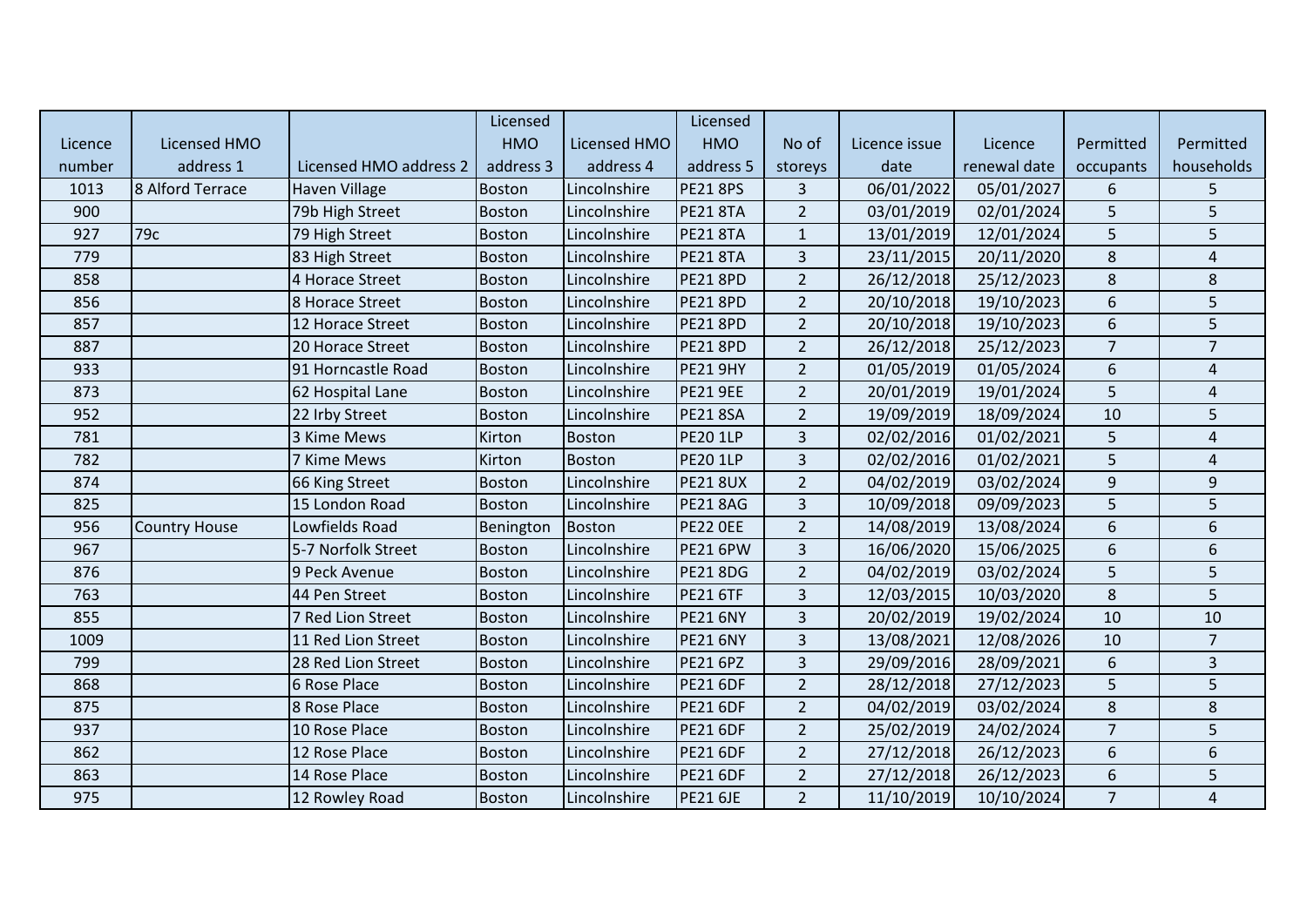|         |                     |                         | Licensed      |              | Licensed        |                |               |              |                  |                  |
|---------|---------------------|-------------------------|---------------|--------------|-----------------|----------------|---------------|--------------|------------------|------------------|
| Licence | <b>Licensed HMO</b> |                         | <b>HMO</b>    | Licensed HMO | <b>HMO</b>      | No of          | Licence issue | Licence      | Permitted        | Permitted        |
| number  | address 1           | Licensed HMO address 2  | address 3     | address 4    | address 5       | storeys        | date          | renewal date | occupants        | households       |
| 765     |                     | 118 Skirbeck Road       | Boston        | Lincolnshire | <b>PE21 6DG</b> | $\overline{3}$ | 12/03/2015    | 10/03/2020   | 10               | $\overline{7}$   |
| 977     |                     | 10 Sleaford Road        | <b>Boston</b> | Lincolnshire | <b>PE21 8EQ</b> | $\overline{2}$ | 11/01/2020    | 10/01/2025   | $\boldsymbol{6}$ | 5                |
| 785     | <b>Farrow House</b> | 35 Sleaford Road        | <b>Boston</b> | Lincolnshire | <b>PE21 8EH</b> | 3              | 02/06/2016    | 01/06/2021   | 16               | 11               |
| 1006    |                     | 80 Sleaford Road        | <b>Boston</b> | Lincolnshire | <b>PE21 8EU</b> | $\overline{2}$ | 12/10/2020    | 11/10/2025   | 6                | 5                |
| 796     | The Flat, Nikita    | 10 South End            | <b>Boston</b> | Lincolnshire | <b>PE21 6JX</b> | $\overline{2}$ | 08/07/2016    | 07/07/2021   | $\,8\,$          | 5                |
| 913     |                     | 125 Spilsby Road        | <b>Boston</b> | Lincolnshire | <b>PE21 9QN</b> | $\overline{2}$ | 15/02/2019    | 14/02/2024   | 10               | 10               |
| 929     |                     | 22 Station Street       | <b>Boston</b> | Lincolnshire | <b>PE21 8RL</b> | $\overline{2}$ | 16/02/2019    | 15/02/2024   | 5                | 5                |
| 947     |                     | 42 Sunningdale Drive    | <b>Boston</b> | Lincolnshire | <b>PE21 8HZ</b> | $\overline{2}$ | 03/02/2019    | 02/02/2024   | 5                | 5                |
| 946     |                     | 18 Sydney Street        | <b>Boston</b> | Lincolnshire | <b>PE21 8NY</b> | $\overline{2}$ | 20/02/2019    | 19/02/2024   | 6                | 6                |
| 945     |                     | 46 Sydney Street        | <b>Boston</b> | Lincolnshire | <b>PE21 8NY</b> | $\overline{2}$ | 14/01/2019    | 13/01/2024   | $\boldsymbol{6}$ | $\boldsymbol{6}$ |
| 930     |                     | 56 Sydney Street        | <b>Boston</b> | Lincolnshire | <b>PE21 8NY</b> | $\overline{2}$ | 19/01/2019    | 18/01/2024   | $\overline{7}$   | 5                |
| 910     |                     | 68 Sydney Street        | <b>Boston</b> | Lincolnshire | <b>PE21 8NY</b> | $\overline{2}$ | 05/01/2019    | 04/01/2024   | 6                | 6                |
| 904     |                     | 89 Sydney Street        | <b>Boston</b> | Lincolnshire | <b>PE21 8NZ</b> | $\overline{2}$ | 15/02/2019    | 14/02/2024   | 5                | 5                |
| 911     |                     | 91 Sydney Street        | <b>Boston</b> | Lincolnshire | <b>PE21 8NZ</b> | $\overline{2}$ | 22/02/2019    | 21/02/2024   | $\,8\,$          | $\bf 8$          |
| 924     | The Gatehouse No 1  | <b>Tattershall Road</b> | <b>Boston</b> | Lincolnshire | <b>PE21 9LP</b> | $\overline{2}$ | 12/04/2019    | 11/04/2024   | $\boldsymbol{6}$ | 5                |
| 966     |                     | 13 Tawney Street        | Boston        | Lincolnshire | <b>PE21 6PA</b> | $\overline{2}$ | 04/08/2019    | 03/08/2023   | $\overline{7}$   | $\overline{7}$   |
| 896     |                     | 21 Tawney Street        | <b>Boston</b> | Lincolnshire | <b>PE21 6PA</b> | $\overline{2}$ | 13/02/2019    | 12/02/2024   | $\overline{7}$   | $\overline{7}$   |
| 893     |                     | 55 Tawney Street        | <b>Boston</b> | Lincolnshire | <b>PE21 6PD</b> | $\overline{2}$ | 14/01/2019    | 13/01/2024   | 10               | 6                |
| 978     |                     | 59 Tawney Street        | <b>Boston</b> | Lincolnshire | <b>PE21 6PD</b> | $\overline{2}$ | 25/03/2020    | 24/03/2025   | 8                | 6                |
| 889     |                     | 12 Thorold Street       | <b>Boston</b> | Lincolnshire | <b>PE21 6PH</b> | $\overline{2}$ | 10/02/2019    | 09/02/2024   | 10               | 10               |
| 895     |                     | 26 Thorold Street       | <b>Boston</b> | Lincolnshire | <b>PE21 6PH</b> | $\overline{2}$ | 13/02/2019    | 12/02/2024   | 6                | 6                |
| 865     |                     | 5 Tower Road            | <b>Boston</b> | Lincolnshire | <b>PE21 9AD</b> | $\overline{2}$ | 06/12/2018    | 05/12/2023   | $\overline{7}$   | 5                |
| 953     |                     | 10 Tower Road           | <b>Boston</b> | Lincolnshire | <b>PE20 3QA</b> | $\overline{2}$ | 07/07/2019    | 06/07/2024   | $8\phantom{1}$   | 6                |
| 944     |                     | 38 Tower Road           | <b>Boston</b> | Lincolnshire | <b>PE21 9AD</b> | $\overline{2}$ | 02/02/2019    | 01/02/2024   | 10               | 10               |
| 992     |                     | 13 Trinity Street       | <b>Boston</b> | Lincolnshire | <b>PE218RJ</b>  | $\overline{2}$ | 12/07/2020    | 11/07/2025   | $\overline{7}$   | 5                |
| 880     |                     | 5 Tunnard Street        | <b>Boston</b> | Lincolnshire | <b>PE21 6PL</b> | $\overline{2}$ | 28/12/2018    | 27/12/2023   | $\boldsymbol{9}$ | 6                |
| 983     |                     | 9 Tunnard Street        | <b>Boston</b> | Lincolnshire | <b>PE21 6PL</b> | $\overline{2}$ | 16/06/2020    | 15/06/2025   | $\boldsymbol{9}$ | 6                |
| 897     |                     | 19 Tunnard Street       | <b>Boston</b> | Lincolnshire | <b>PE21 6PL</b> | $\overline{2}$ | 14/02/2019    | 13/02/2024   | 9                | 9                |